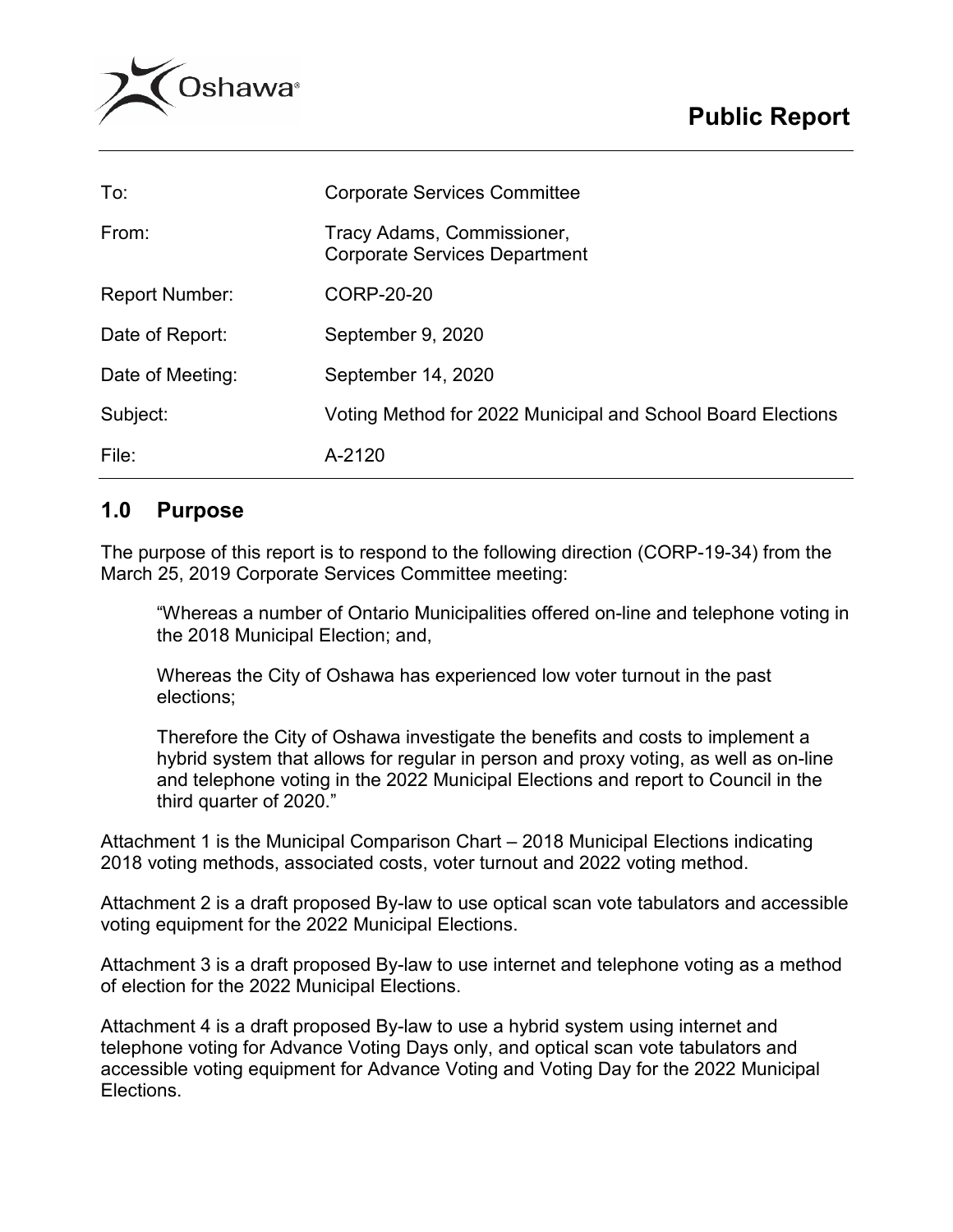Attachment 5 is a draft proposed By-law to use a hybrid system using internet and telephone voting and the use of optical scan vote tabulators and accessible voting equipment for the 2022 Municipal Elections.

### **2.0 Recommendation**

That the Corporate Services Committee recommend to City Council:

That based on Report CORP-20-20, dated September 9, 2020, the Corporate Services Committee select an appropriate option from Section 5.4 as the preferred method of voting for the 2022 Municipal and School Board Elections.

## **3.0 Executive Summary**

Not applicable.

## **4.0 Input From Other Sources**

- Association of Municipalities of Ontario (A.M.O.)
- Ontario Municipalities (Durham Region and others)
- Finance Services
- Information Technology Services
- Legal Services

### **5.0 Analysis**

#### **5.1 Municipal Elections Act, 1996**

Section 42(1) of the *Municipal Elections Act, 1996* ("the Act") provides that the Council of a local municipality may pass by-laws to:

- (a) authorize the use of voting and vote-counting equipment such as voting machines, voting recorders or optical scan vote tabulators; and,
- (b) authorize electors to use an alternative voting method, such as voting by mail or by telephone, that does not require electors to attend at a voting place in order to vote.

In accordance with Section 42(2) of the Act, a by-law passed under subsection 42(1) must be passed on or before May 1 in the year before the year of the election; therefore, the By-law to decide on the method of Election must be passed before May 1, 2021 as the 2022 Municipal and School Board Elections ("2022 Municipal Elections") will take place on Monday, October 24, 2022.

Section 42 further states that the Clerk shall establish procedures and forms for the use of any voting and vote-counting equipment authorized by by-law, and the procedures and forms must be established by December 31 in the year prior to the year of the election. Therefore, the City must have its procedures and forms finalized by December 31, 2021.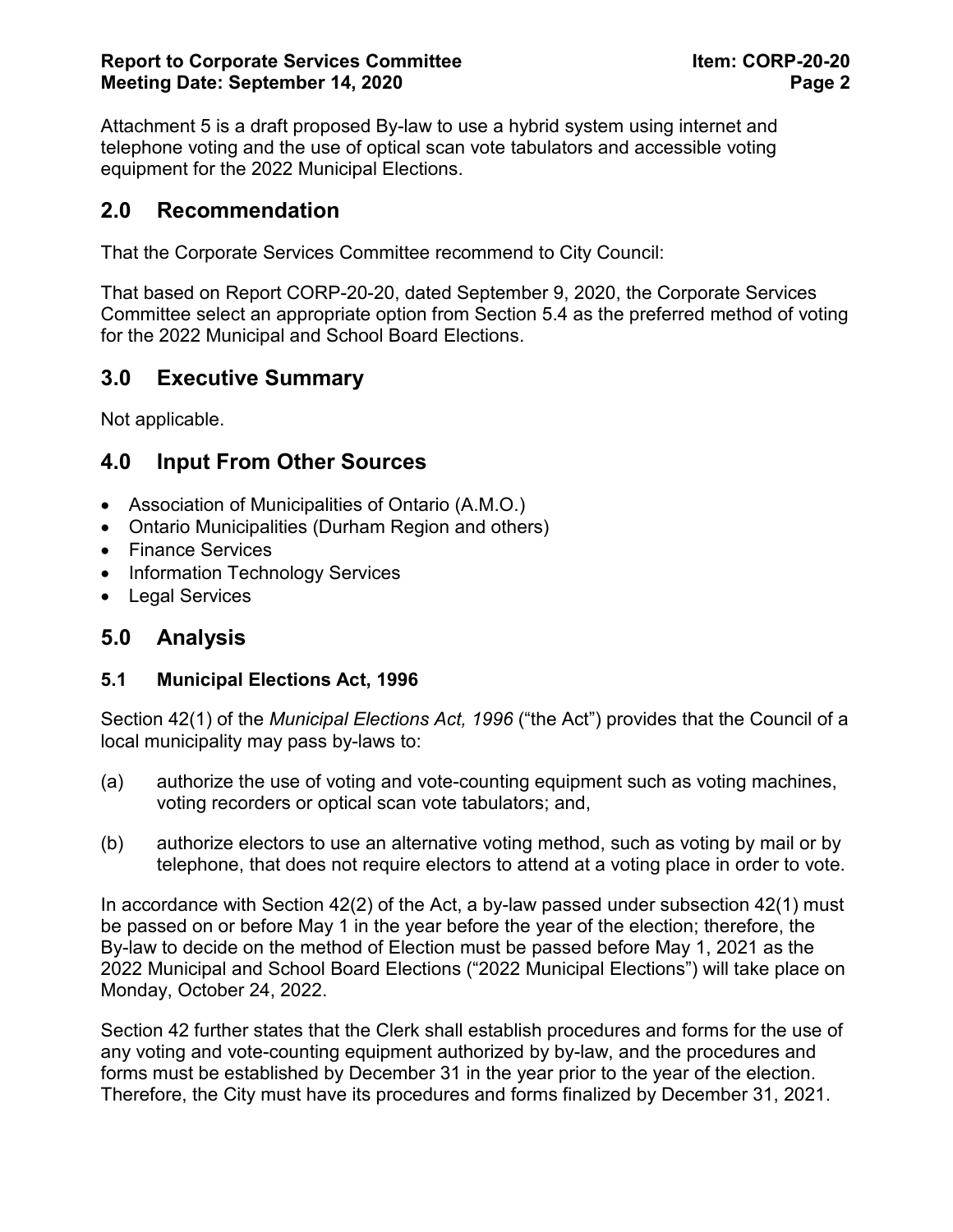In establishing these procedures and forms, the Clerk must ensure they are consistent with the following principles of the Act:

- The election should be fair and non-biased.
- The integrity of the process should be maintained throughout the election.
- Voters and candidates should be treated fairly and consistently within a municipality.
- The election should be accessible to all voters.
- The secrecy and confidentiality of the individual votes is paramount.
- There is certainty that the results of the election reflect the votes cast.
- A proper majority vote decides the election by ensuring, so far as reasonably possible, that valid votes be counted and invalid votes be rejected.

### **5.1.1 Proxy Voting**

Section 44 of the Act provides that a qualified voter who is not able to attend the voting location on Voting Day or an advance voting location to cast their ballot may appoint another qualified elector to act as a voting proxy to cast a ballot on their behalf.

The appointment must be made on the prescribed form made available by the City Clerk. Proxy forms are made available after the close of nominations and expire at the close of the polls on Voting Day. The form and an original piece of identification for themselves and the person appointing them must be presented to the City Clerk, or their designate who will then ask the elector to make and sign a statutory declaration in order for the form to be valid. A person cannot be appointed as a voting proxy for more than one other person unless they are a spouse, sibling, parent, child, or grandparent or grandchild of the person appointing them.

Once completed, the voting proxy may be used at any advance voting location or on Voting Day and is required to present the certified form and take an oath prior to be provided with the ballot for the elector who appointed them to act on their behalf. On Voting Day the proxy must be exercised at the poll of the person for whom the proxy is voting.

The person who is acting as a voting proxy is also entitled to vote in their own right at any advance voting location or on Voting Day at their designated voting location.

The City Clerk's Office maintains a list and a copy of all certified voting proxies.

#### **5.2 Methods of Voting**

The main methods of voting used by Ontario municipalities are:

- Paper ballot: manual counting or optical scan vote tabulators
- Vote-by-mail
- Internet and telephone voting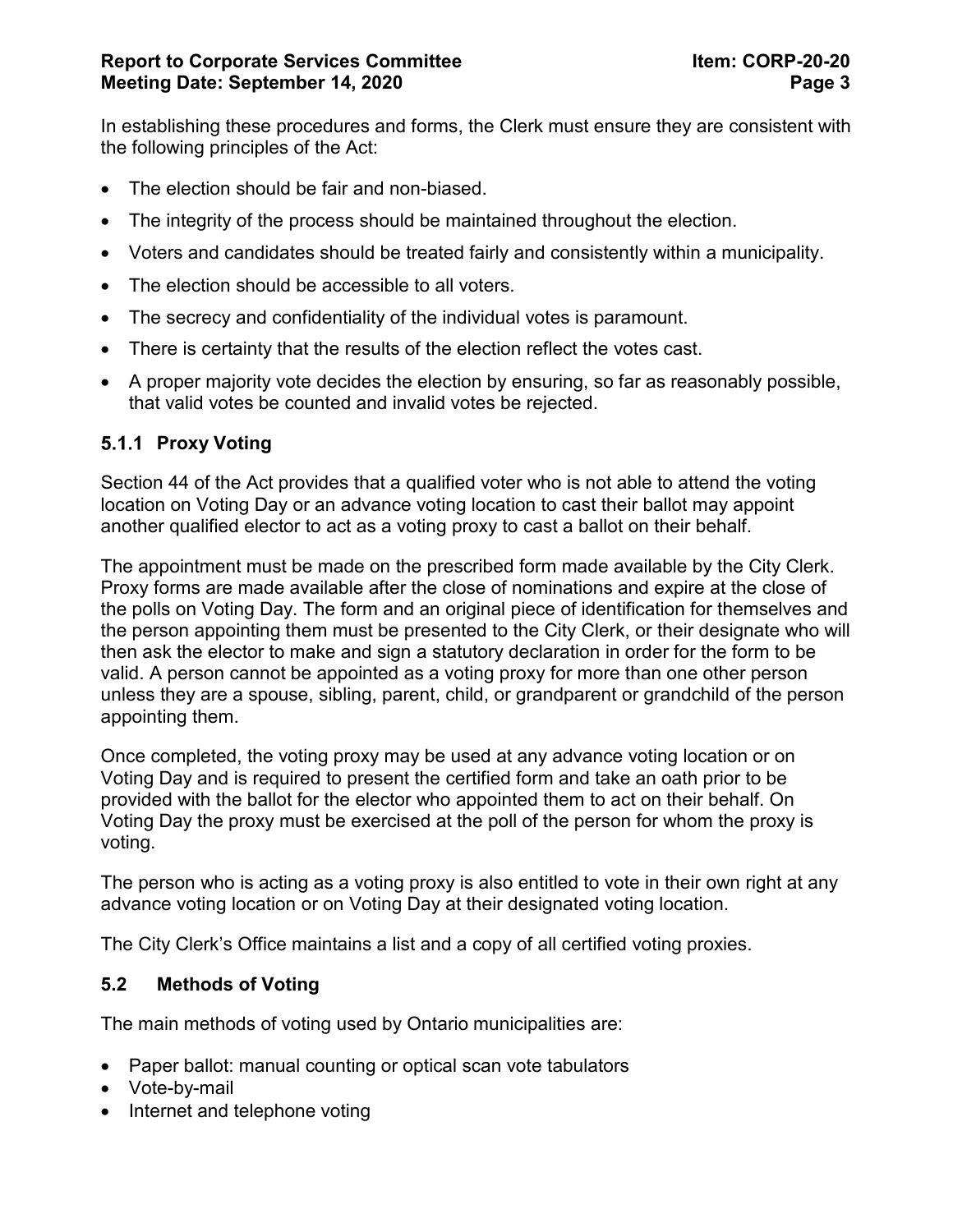### **Paper Ballots with Manual Counting**

The default election method contemplated under the Act is paper ballots with manual counting by election officials. Most municipalities have abandoned manual counting due to the time and effort involved in counting votes. The City of Oshawa prints 25 different ballot types as each of the five wards have a different selection for Regional Councillor, City Councillor as well as the selection for school support (English Public School Support, English Catholic School Support, French Public School Support and No School Support). Manually counting each ballot type is a labour-intensive and time-consuming process, one that is subject to human error and interpretation of a vote given. Additionally, it would take hours to get the final tally results. In 2018, the City used paper ballots and optical scan vote tabulators.

#### **5.2.2 Optical Scan Vote Tabulators**

Since 1997, the City of Oshawa has used optical scan vote tabulators for all regular Municipal and School Board Elections. Optical scan vote tabulators are located at each polling station. The vote tabulator uses an optical scan which interprets the votes on the ballot by selecting the darkest mark within a given set of choices as the correct choice or vote. The ballot is immediately tabulated at the polling station allowing voters to be notified if there is an error on the ballot such as an over-vote, blank ballot or an ambiguous mark. This provides voters with the opportunity to cancel their ballot and receive a new ballot ensuring each elector's vote to be counted. The vote tabulating equipment also keeps a running total of votes cast. This total is maintained on the memory card stored in the vote tabulating unit at each voting location. The results at each voting location are then combined and tabulated to produce the final results for the election for each office.

In addition, optical scan vote tabulators include accessibility features to assist voters with disabilities to vote independently and in private. A voter who wishes to vote utilizing this equipment uses headphones to hear the ballot presentation and a handheld controller device to control the voting session and select votes. Other assistive devices available are foot paddles and sip and puff devices for voters who are unable to use their hands to press the selection buttons. The ballot marker device produces a human and machine readable marked paper ballot from a blank sheet of paper, completely indistinguishable from a paper ballot marked by hand.

#### **5.2.3 Vote-by-Mail**

This method of election is typically used by rural municipalities where electors would otherwise be required to travel some distance to vote at a polling station. In a vote-by-mail method, every elector on the Voters' List is mailed a voting package which includes a return envelope, declaration form, ballot and ballot secrecy envelope. The elector marks their ballot and places it in the ballot secrecy folder, signs the voter declaration and returns both documents by mail, or in person, in the return envelope to the Municipality's Election Centre by the specified date. After the specified date, typically 10 days before Voting Day, mail-in ballots are dropped off at the Municipality's Election Centre or other designated location as identified in the Clerk's Procedures. Ballots which have been mailed in or dropped off are counted either manually or using optical scan vote tabulators after the polls close on Voting Day.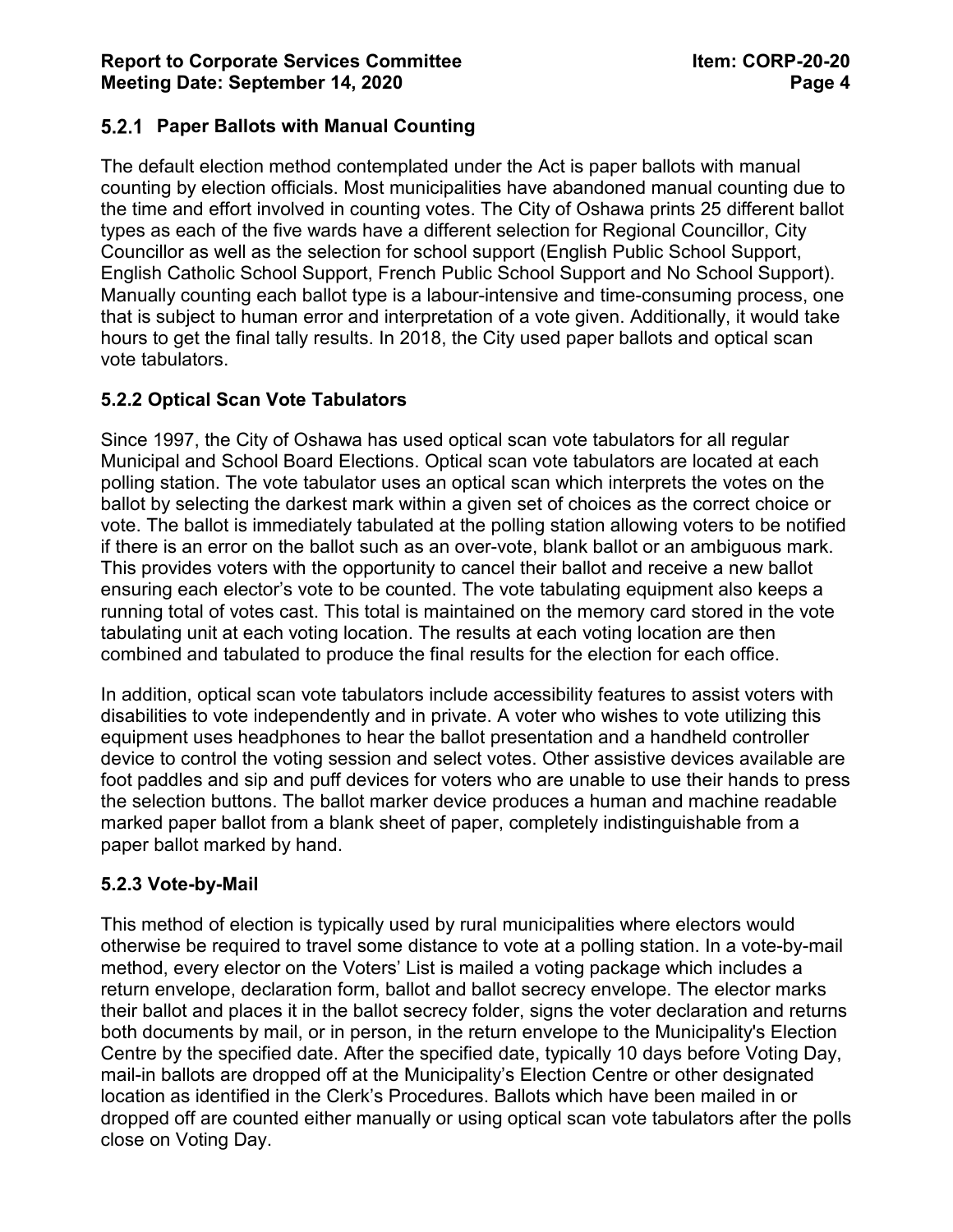#### **5.2.4 Internet and Telephone Voting**

Internet voting is often available as part of a voting online platform that also includes a telephone voting option. This means that voters could mark their ballots using a computer, tablet or mobile device, or by selecting options over the phone. As such, internet and telephone voting are often offered together as one voting method.

During an election where internet and telephone voting is used a voter notice is mailed that includes a Personal Identification Number (PIN) and instructions to access either the website or telephone number in order to cast their vote. During the voting period, an elector can register to use the online voting system that has an authentication process by using the PIN provided to them to make their selections regarding their preferred candidates to cast their vote. If utilizing telephone voting, the elector would call the provided telephone number and would be prompted using verbal instructions through an authentication process including the PIN provided and navigate through the ballot to cast their vote.

Internet and telephone voting provides for a convenient and secure method of voting and allows electors to cast their ballot online anywhere with internet access using a number of devices including computers, laptops, tablets, smartphones, etc. Voters can vote from anywhere including their home, work, in transit and at any time of day. Similarly, telephone voting allows electors to use a landline or cell phone to cast their vote by phone from anywhere.

Internet and telephone voting is a more accessible method of voting given that electors with accessibility challenges do not have to travel to specific locations to vote, they may be able to vote more independently without reliance on assistance and can avail themselves of screen reading technology. In addition, internet voting can offer a faster voting experience for an elector than traditional in-person voting, as most voters can complete their ballot in under three minutes. Internet and telephone voting reduces the need for a person to appoint a proxy (a person to cast a ballot on their behalf), as an elector has the opportunity to vote from anywhere.

Internet and telephone voting alternatives reduce the number of spoiled ballots, as the system does not allow for over votes or ballots to be spoiled unintentionally. This system also reduces the chance of voters being issued an incorrect ballot in error, avoids tabulator complications and allows for voters who wish to decline their vote to do so.

Internet and telephone voting may also provide for a more environmentally friendly option for voting as electors do not need to travel to a voting location, reducing greenhouse gas emissions, as well as a reduction in paper resources such as printed ballots.

Some voters may not have full confidence in an internet and telephone voting system and may be concerned with the security of the internet including voter fraud, security breaches or other challenges or issues to controvert an election.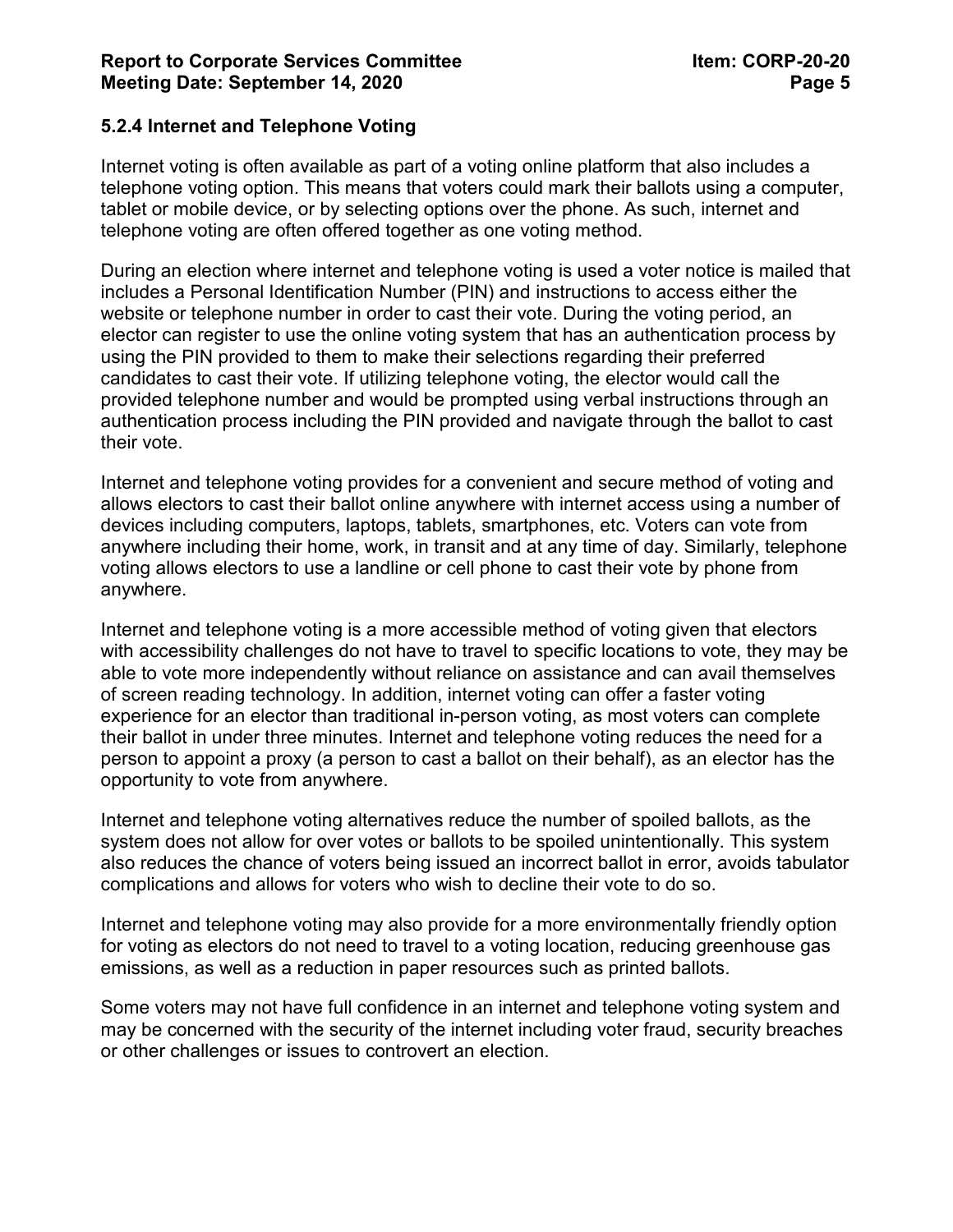Section 49(2) of the Act provides that no person shall:

- a) interfere or attempt to interfere with an elector who is marking their ballot;
- b) obtain or attempt to obtain, at a voting place, information about how an elector intends to vote or who has voted;
- c) communicate any information obtained at a voting place about how an elector intends to vote or has voted.

The City Clerk is responsible to ensure that security and internal processes are put in place regardless of the method of election chosen to ensure that the integrity of the election process is upheld and the secrecy of the vote is maintained.

Technical issues such as a power failure or system access issue are considerations that should be taken into account when contemplating internet and telephone voting. In 2018, a number of municipalities using the same Internet Voting Provider experienced issues on Voting Day. The issues were caused by a limit placed on incoming online traffic by the Internet Voting Provider's third party server that was approximately  $1/10<sup>th</sup>$  of the Internet Voting Provider's system designated bandwidth. As a result, voting was not available for 90 minutes on Voting Day causing these municipalities to extend voting for up to an additional 24 hours to accommodate and provide the opportunity for electors to cast their vote while maintaining the integrity of the process. Although these municipalities experienced technical issues, there was no evidence of voter fraud, security breaches or other issues that could give cause for a controverted election.

If internet and telephone voting is selected as a voting method, staff will undertake a fulsome Request for Proposal pursuant to the City's Purchasing By-law 45-2016, as amended, to ensure adequate firewalls, encryption protocols and user authentication systems are in place. Testing and auditing will be performed throughout the various stages of implementation to ensure the security of the system is maintained. Additionally, staff will ensure there is a back-up plan in place in the event of a system failure.

It is important to note that any election model has an inherent risk. Therefore, regardless of the voting method selected, adequate back-up systems would still need to be provided to ensure disaster plans are in place should technology fail during the voting periods, whether that technology is an optical scan vote tabulator or an internet connection.

### **5.3 Municipal Comparisons**

#### **2018 Municipal Elections**

In 2018,194 municipalities in Ontario used internet and telephone voting. This number is anticipated to increase for the 2022 Municipal Elections. Locally, Ajax and Pickering both used internet and telephone voting in recent elections and the City of Markham has used internet voting since 2003. While some municipalities have conducted elections solely using internet voting, others have adopted a hybrid approach including internet and telephone voting in addition to paper ballots and optical scan vote tabulators.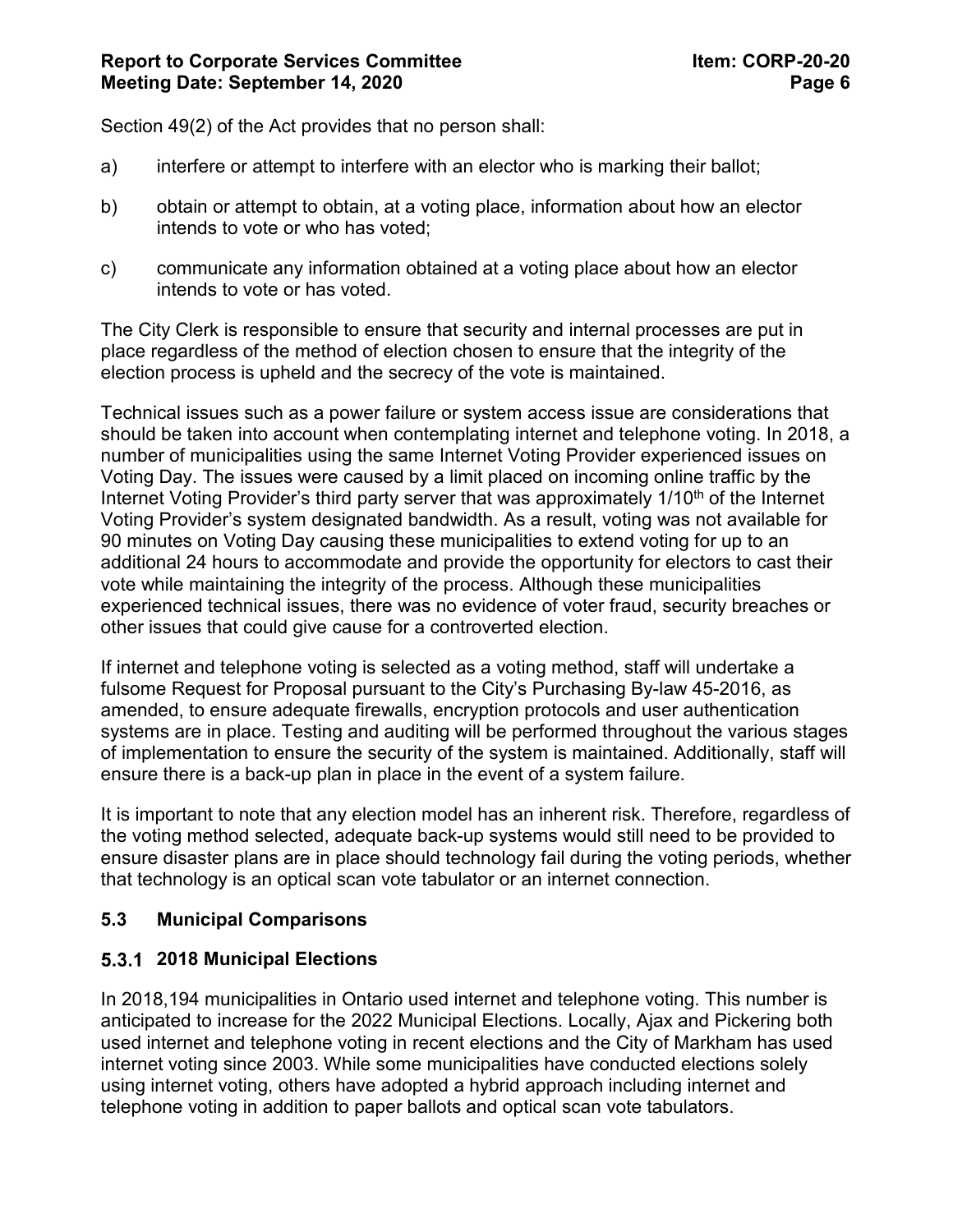Attachment 1 shows a chart highlighting the breakdown of voting methods and costs for a number of comparator municipalities during the 2018 Municipal Elections.

In 2018, the City of Oshawa conducted the Municipal and School Board Elections using the traditional paper ballot system and optical scan vote tabulators, consistent with the City's processes during previous elections. Also in 2018, the City introduced a new Ward system that required a robust communication plan; therefore, it was determined at that time not to proceed with the use internet and telephone voting in order to avoid further unnecessary complications for voters.

### **Technical Issues in 2018**

Of the 194 municipalities that used internet voting in 2018, 51 of the 67 municipalities utilizing the same Internet Voting Provider reported technical issues on Voting Day. These issues resulted in delays of up to 90 minutes for voters, causing some municipalities to extend their voting hours to accommodate this delay. Following the election, the affected vendor stated that the issues were related to a specific bandwidth issue, which has since been rectified. The vendor also confirmed that it did not affect the security or accuracy of the elections in those municipalities. It is also important to note that these technological issues occurred on Voting Day, and 17 of the 51 municipalities used internet and telephone voting for the advance voting period only and did not experience these issues. The remaining 127 municipalities who utilized internet voting with a different Internet Voting Provider did not report technical difficulties.

### **Voter Turnout Impact**

The Association of Municipalities of Ontario indicated that the average voter turnout across Ontario municipalities in 2014 was 43.12% (based on 389 municipalities) and 38.30% (based on 388 municipalities) in 2018, indicating that the trends show voter turnout decreasing generally across Ontario.

In 2014, 97 Ontario municipalities used some form of internet voting as a voting method, either in conjunction with paper ballots and optical scan vote tabulators or on its own with telephone voting. In 2018, 194 municipalities reported offering internet and telephone voting.

Academic studies and municipal statistics do not definitively indicate that internet voting has a significant impact on voter turnout; however, internet voting has been a successful customer service initiative that can lessen wait times and congestion at voting stations and has made voting more convenient and accessible. Internet voting provides a method of voting that may encourage participation from voters who may have previously faced barriers to voting such as mobility and time constraints.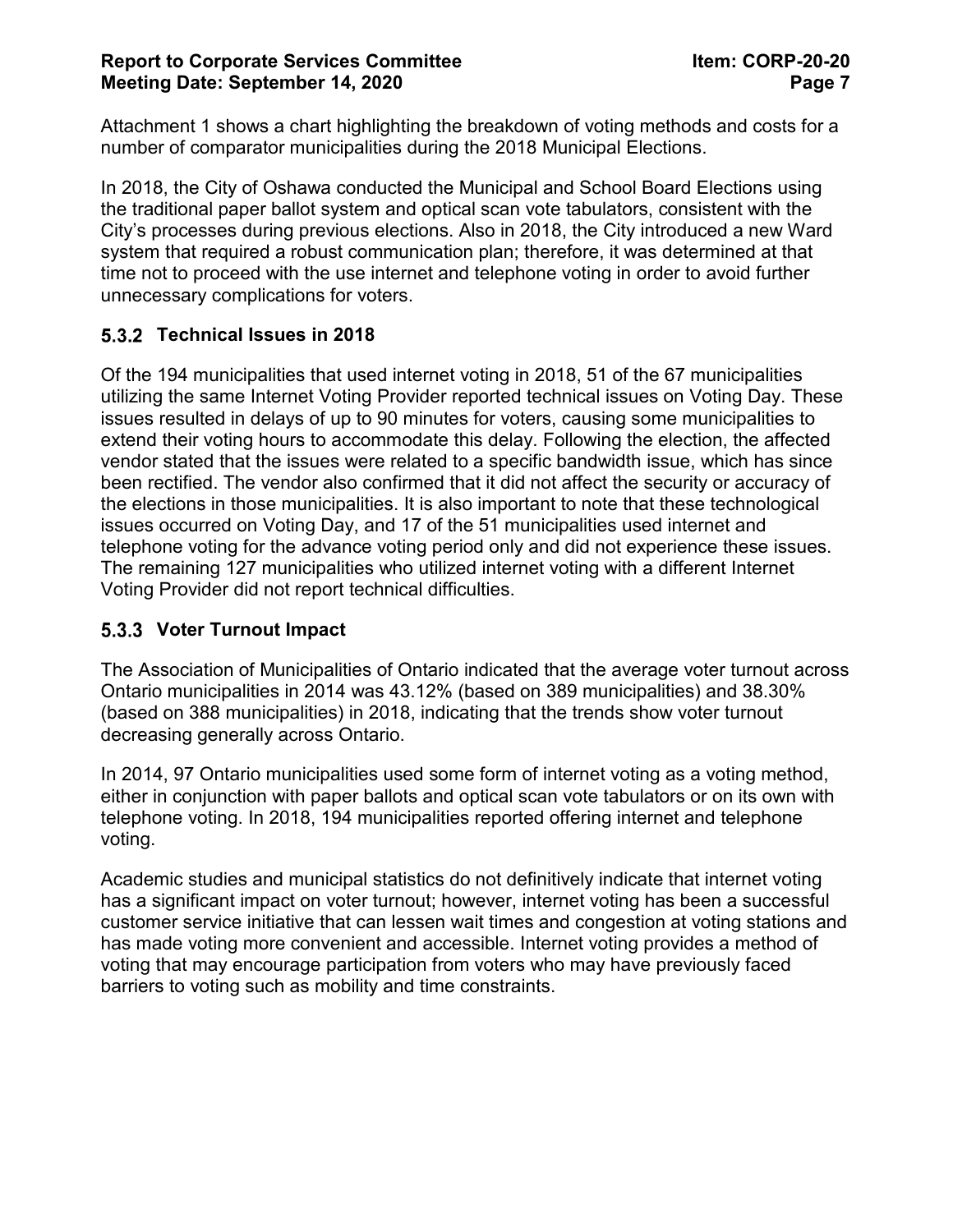### **2022 Municipal Elections Plans**

Most municipalities are still in the planning stages for 2022, and many Councils have not yet approved a voting method for 2022 Municipal Elections. However, many municipalities who utilized internet and telephone voting in the 2018 Municipal Elections have noted that they anticipate using it again in 2022.

The City of Barrie approved the options for internet and telephone voting in October 2019 with a budget in the range of \$400,000 to \$500,000. The City of Greater Sudbury also approved a hybrid approach of internet and telephone voting and paper ballots after using only internet voting in 2018, expanding its budget to \$1,200,000. The City of Markham is also proposing to continue a hybrid approach to internet voting in 2022 as has been done in previous elections and is anticipating a budget in excess of \$1.2 million.

Currently, the Municipality of Clarington has approved internet voting and the Town of Ajax will be recommending internet voting for the 2022 Municipal and School Board Elections.

#### **5.4 Options for the 2022 Municipal and School Board Elections**

Depending on the preference of Council, several options are available for conducting the 2022 Municipal and School Board Elections. Council may choose to offer voters a paper ballot system using optical scan vote tabulating devices, an internet and telephone voting system, or a hybrid approach using both systems.

Regardless of the method selected, Municipal and School Board Elections also place an increased demand on the City's Information Technology Services branch with respect to setting up and/or equipping the voting locations.

When selecting a method of voting, Council will also need to consider the impact of COVID-19 and the impact on the City's finances. Additionally, it is still unknown how long the safety and emergency measures which have been implemented will be in place. It is possible that there may be another wave of COVID-19 or another pandemic which may limit the ability for the public to gather in groups, impacting the method of voting selected for the 2022 Municipal Elections.

#### **Option 1: Optical Scan Vote Tabulator Devices and Accessible Voting Equipment**

This option requires the acquisition of paper ballots, rental of tabulator and accessible equipment, hiring hundreds of election staff, and the use of a large number of Voting Places, including rental fees for both Advance Voting periods and Voting Day.

For the 2018 Municipal Elections, six Advance Voting Days were established with ten voting locations available over those six days. Additionally three days of special voting opportunities were established at eight multi-residential buildings during the Advance Voting period. On Voting Day, there were 33 Voting Places available across the City's five wards, 12 special voting locations for residents of retirement homes and long-term care facilities and one voting location at Lakeridge Health Oshawa for Oshawa residents. The City hired over 450 election workers to work at one or more of the Advance Voting Days in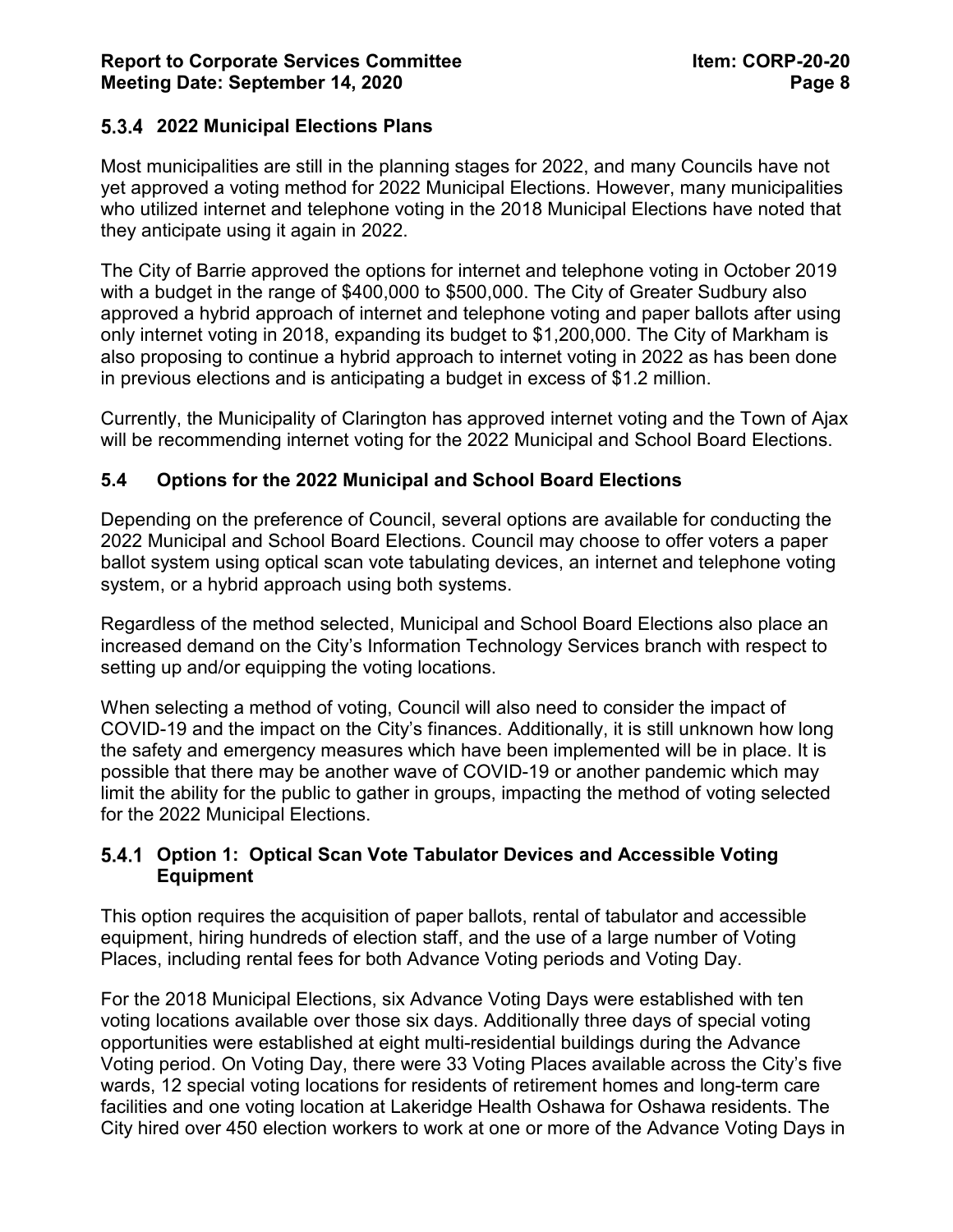#### **Report to Corporate Services Committee Item: CORP-20-20 Meeting Date: September 14, 2020 Page 9**

addition to Voting day. Additionally, 31 City staff were paid to work in a different capacity after hours at the Elections Return Centre on Voting Day. The cost to administer the 2018 Municipal Election was \$640,000. It is expected that due to inflation and population growth, the cost to administer the 2022 Municipal Elections will be approximately \$900,000.

Should Oshawa City Council wish to adopt this option, the following recommendation should be moved:

- "1. That Council endorse the use optical scan vote tabulators and accessible voting equipment as the preferred method of voting for the 2022 Municipal Elections as set out in Report CORP-20-20, dated September 9, 2020; and,
- 2. That Council pass a by-law, as outlined in Attachment 2, authorizing the use of optical scan vote tabulators and accessible voting equipment for the 2022 Municipal Elections."

### **Option 2: Internet and Telephone Voting Only**

Internet and telephone voting provides the opportunity for voters to vote from wherever they wish, using an authentication security system from almost any device. For voters needing assistance or who do not have access to technology, Advance Voting and Voting Day locations would also be made available to allow voters to go in person to cast their votes using electronic equipment at Voter Assistance Centres (VAC). A fewer number of Voting Places would be required, voting equipment and staff trained to assist voters to use the electronic voting process would be staffed at each location. This system would also use a vote anywhere system, where voters would not be required to go to a specific voting place to receive the correct ballot; they can choose any of the VAC's that would be made available throughout the city.

Of the municipalities that have facilitated internet voting in previous elections, many have noted the need for an increase in their budget for communications, especially during the first election(s) that implement internet and telephone voting options.

Staff recommend Option 2 as the method of election for the 2022 Municipal Elections for several reasons: it provides for a more accessible election method; it is the most cost effective method; and, it has less impact on the environment as less people will have to travel to vote and there is a significant reduction in the use of paper. The estimated cost to administer the 2022 Municipal Elections using this method of voting will be approximately \$800,000.

Should Oshawa City Council wish to adopt this option, the following recommendation should be moved:

- "1. That Council endorse internet and telephone voting for the 2022 Municipal Elections as set out in Report CORP-20-20, dated September 9, 2020; and,
- 2. That Council pass a by-law, as outlined in Attachment 3, authorizing the use of internet and telephone voting technologies for the 2022 Municipal Elections."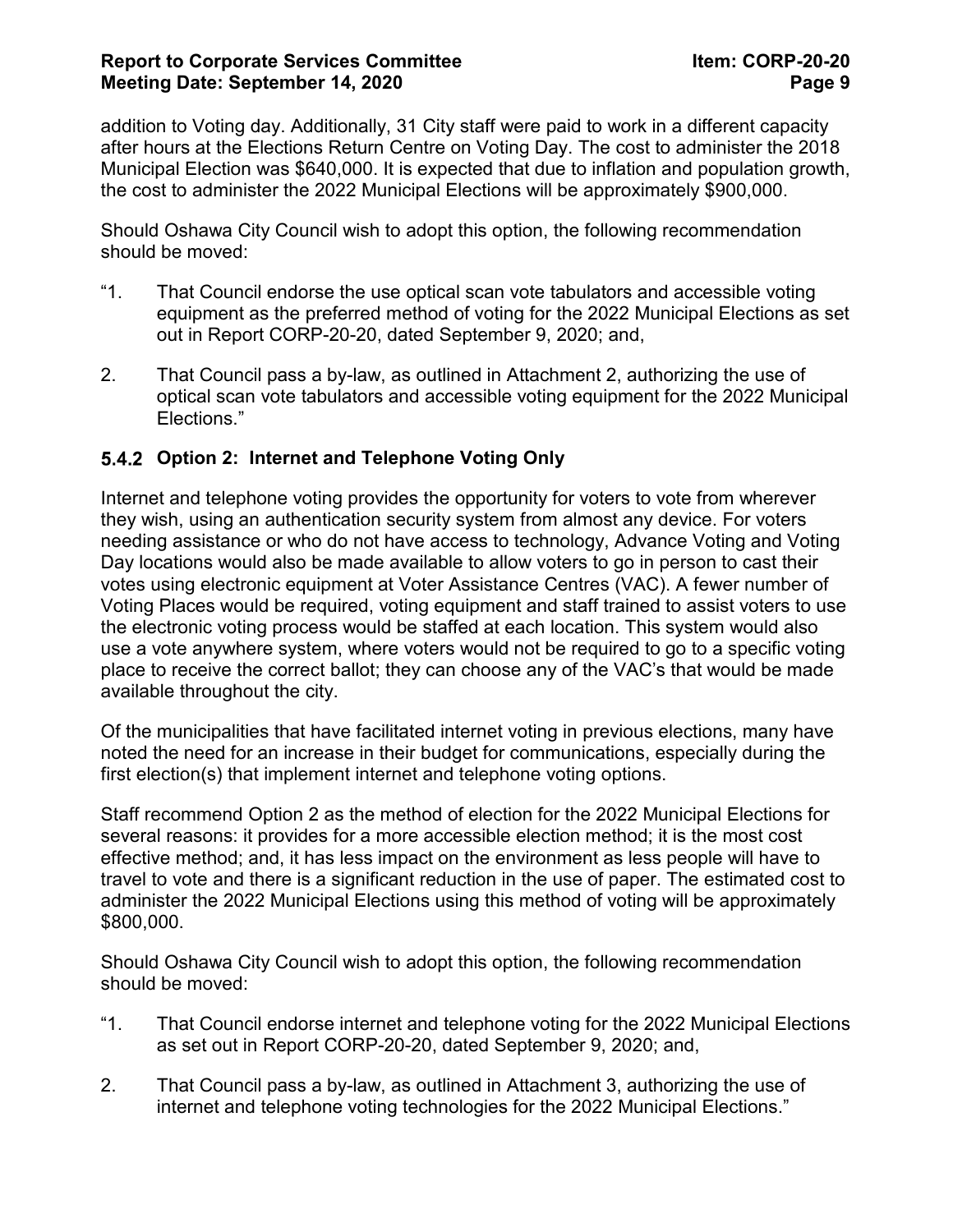#### **Option 3: Hybrid System using Optical Scan Vote Tabulators, Accessible Voting Equipment and Internet and Telephone**

This option is a hybrid system that requires the use of optical scan vote tabulators and accessible voting equipment as used in the 2018 Municipal Elections for Advance Voting and Voting Day, as well as an internet and telephone voting platform, each described above, for Advance Voting Days. This hybrid approach would provide opportunity for the community to transition into electronic voting with traditional forms of voting for those users not comfortable with the technology. As there is no way to determine how many voters would use each method, City Clerk Services would need to prepare for full use of both systems, in effect running two elections at the same time, thus nearly doubling the costs associated with running an election.

The City of Markham has adopted a hybrid approach since first using internet voting in 2003, using a phased-in approach. It should be noted that telephone voting was not offered by the City of Markham; the voting methods were either paper ballot with optical scan vote tabulator or internet voting. During the first four hybrid elections in Markham (2003, 2006, 2010 and 2014), internet voting was available only during the Advance Voting period. This meant that voters could cast their ballot remotely anytime during the advance voting period. The City of Markham also had several voting locations established during the Advance Voting period for voters to cast their paper ballot. On Voting Day, however, internet voting was not an available option and the voter needed to attend a voting place to cast their paper ballot. For the 2018 Municipal Elections, the City of Markham changed their approach to use internet voting for both Advance Voting and Voting Day and the use of paper ballot with optical vote scan tabulators for Advance Voting Day only and are anticipating this hybrid method for the 2022 Municipal Elections.

The cost to administer the City of Oshawa 2022 Municipal Elections using a hybrid method of voting is estimated to be approximately \$1,300,000 to \$1,500,000 depending on which option is selected as outlined below.

Should Oshawa City Council wish to adopt a hybrid system using both internet and telephone voting and paper ballots using optical scan vote tabulators, Council should move one of the following Options:

#### **Option 3.A – Hybrid Using Internet and Telephone Voting For Advance Voting Only and Paper Ballots with Optical Scan Vote Tabulators for Advance Voting and Voting Day**

- "1. That Council endorse the use of a hybrid system using internet and telephone voting for Advance Voting Days only, and paper ballots and optical scan vote tabulators and accessible voting equipment for Advance Voting and Voting Day as set out in Report CORP-20-20, dated September 9, 2020.
- 2 That Council pass a by-law, as outlined in Attachment 4, authorizing the use of internet and telephone voting for Advance Voting only, and paper ballots and optical scan vote tabulators and accessible voting equipment for Advance Voting and Voting Day for the 2022 Municipal Elections."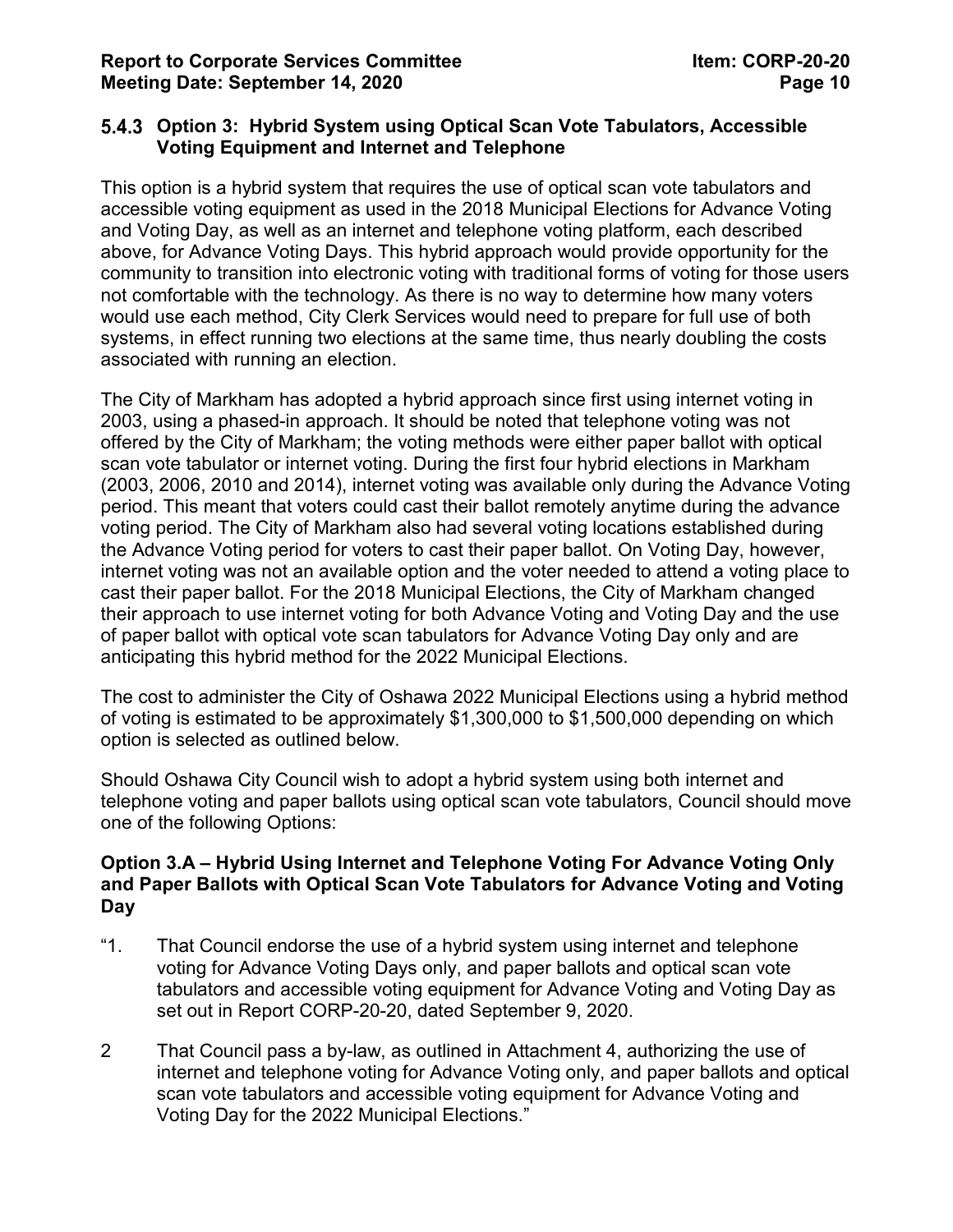#### **Option 3.B – Hybrid Using Internet and Telephone Voting and Paper Ballots with Optical Scan Vote Tabulators for Advance Voting and Voting Day**

- "1. That Council endorse the use of a hybrid system using internet and telephone voting and optical scan vote tabulators and accessible voting equipment for the 2022 Municipal Elections as set out in Report CORP-20-20, dated September 9, 2020.
- 2 That Council pass a by-law, as outlined in Attachment 5, authorizing the use of internet and telephone voting and paper ballots and optical scan vote tabulators for the 2022 Municipal Elections."

## **6.0 Financial Implications**

Financial implications are dependent on the method of voting selected, and given their variable nature, estimations are based on previous election costs and costs identified by other municipalities from the 2018 Municipal Elections.

Anticipated Costs by Method:

- Option 1 Optical Scan Vote Tabulators and Accessible Voting Equipment approximately \$900,000 inclusive of HST depending on number of Voting locations established throughout the City.
- Option 2 Internet and Telephone Only approximately \$800,000 inclusive HST.
- Option 3.A Hybrid using internet and telephone voting for Advance Voting only and optical scan vote tabulators and accessible voting equipment for Advance Voting and Voting Day – approximately \$1,300,000 inclusive of HST.
- Option 3.B Hybrid using internet and telephone voting and optical scan vote tabulators and accessible voting equipment for Advance Voting Days and Voting Day - approximately \$1,500,000 inclusive of HST.

When selecting a method of voting, Council will need to ensure that the Election Reserve has the appropriate funding. Currently, it is anticipated the Election Reserve account will have approximately \$840,000 for the 2022 Municipal Elections.

If a Hybrid method is the preferred option for the 2022 Municipal Elections, then contributions to the Election Reserve, through the operating budget, will need to increase in 2021 and 2022 to fund the additional funds required.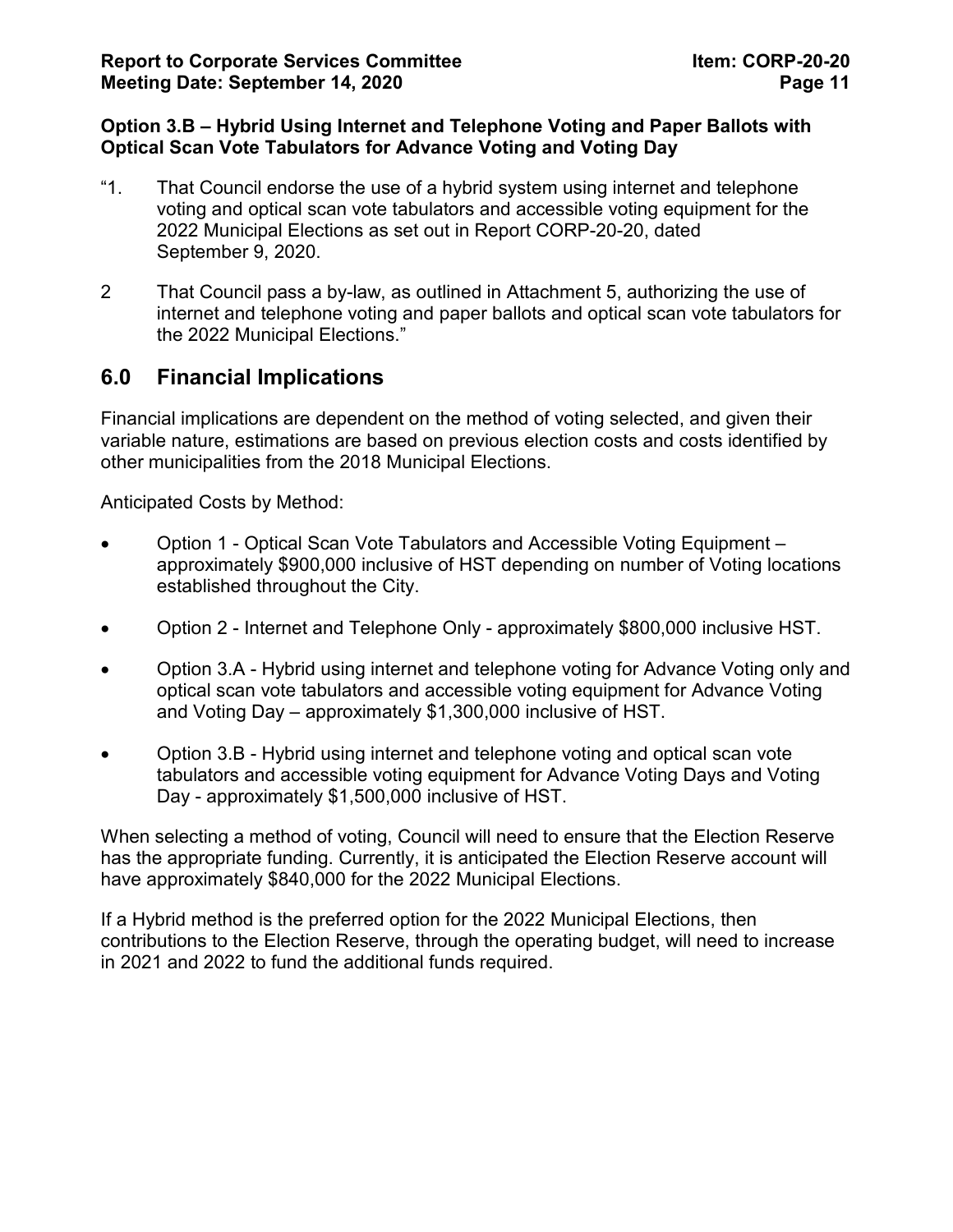# **7.0 Relationship to the Oshawa Strategic Plan**

This report supports the strategic goals of Accountable Leadership and Environmental Responsibility.

Mary Medeiros, City Clerk, City Clerk Services

hacy Adams

Tracy Adams, Commissioner, Corporate Services Department

**Attachments**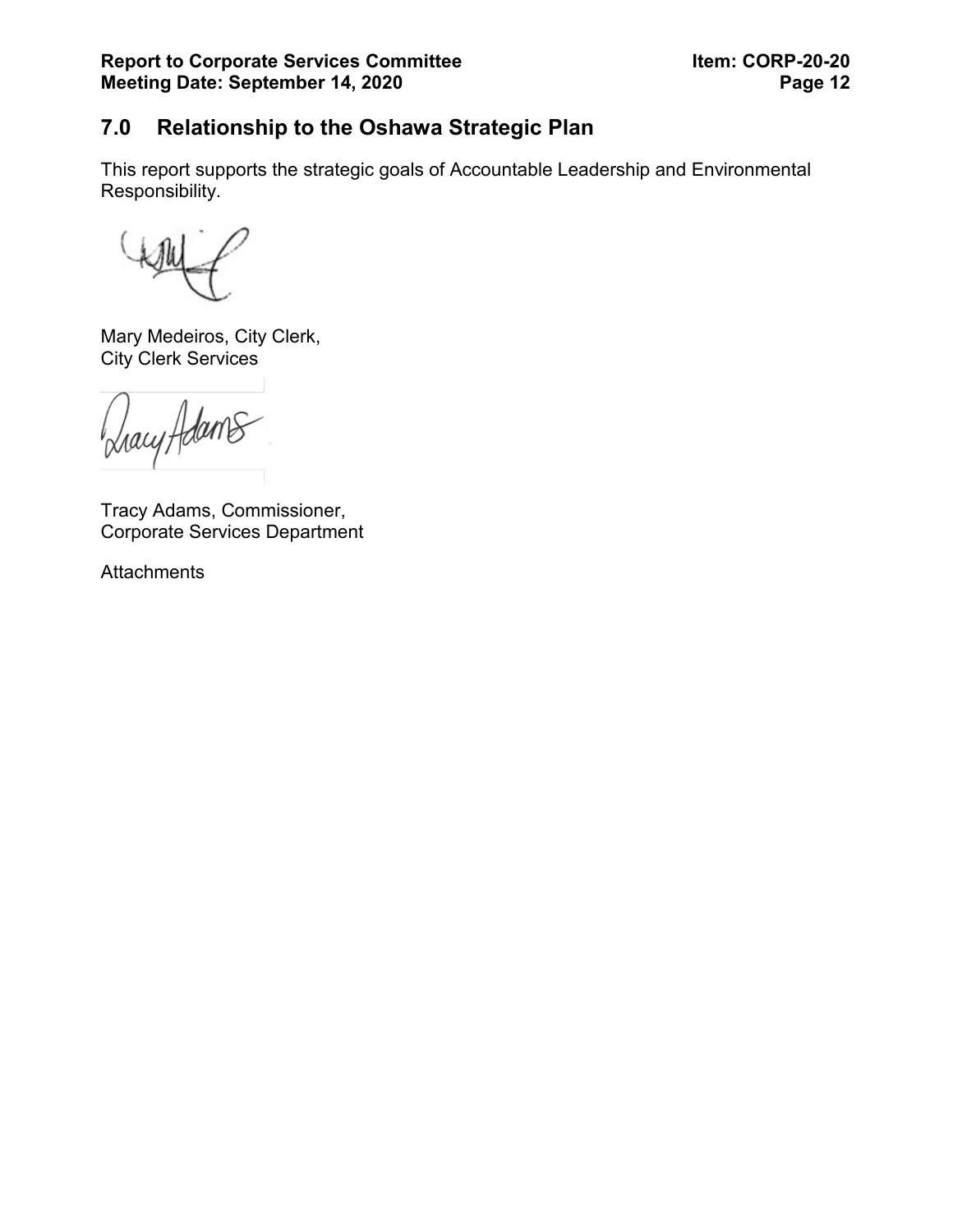| <b>Municipal Comparison Chart - 2018 Municipal Elections</b> |  |  |
|--------------------------------------------------------------|--|--|
|--------------------------------------------------------------|--|--|

| <b>Municipality</b>           | 2018 Voting<br><b>Method</b>                                                                                               | 2018 Costs  | 2018 Voter<br><b>Turnout</b><br>$(\%)$ | 2022 Voting<br><b>Method</b>                              |
|-------------------------------|----------------------------------------------------------------------------------------------------------------------------|-------------|----------------------------------------|-----------------------------------------------------------|
| Town of Ajax                  | Internet/telephone                                                                                                         | \$250,000   | 32.91                                  | Internet/telephone                                        |
|                               |                                                                                                                            |             |                                        | (proposed)                                                |
| <b>City of Barrie</b>         | <b>Optical Scan Vote</b><br><b>Tabulators</b>                                                                              | N/A         | 30.01                                  | <b>Internet Voting</b><br>(approved)                      |
|                               |                                                                                                                            |             |                                        |                                                           |
| Township of<br><b>Brock</b>   | Vote by mail                                                                                                               | N/A         | 46.67                                  | N/A                                                       |
| Municipality of<br>Clarington | Optical scan vote<br>tabulators                                                                                            | \$360,000   | 28.57                                  | Internet/telephone                                        |
|                               | Vote by mail                                                                                                               |             |                                        | (approved<br>method)                                      |
| City of Guelph                | Optical scan vote<br>tabulators                                                                                            | \$500,000   | 36.02                                  | Optical scan vote<br>tabulators                           |
|                               |                                                                                                                            |             |                                        | One remote<br>method (internet,<br>telephone, by<br>mail) |
|                               |                                                                                                                            |             |                                        | (proposed)                                                |
| City of Hamilton              | Optical scan vote<br>tabulators                                                                                            | \$2 million | 38.12                                  | N/A                                                       |
| City of Kingston              | Hybrid - Optical<br>scan vote<br>tabulators and<br>internet voting<br>during advance<br>voting period and<br>on Voting Day | N/A         | 41.63                                  | N/A                                                       |
| City of<br>Kitchener          | Optical scan vote<br>tabulators                                                                                            | N/A         | 27.54                                  | N/A                                                       |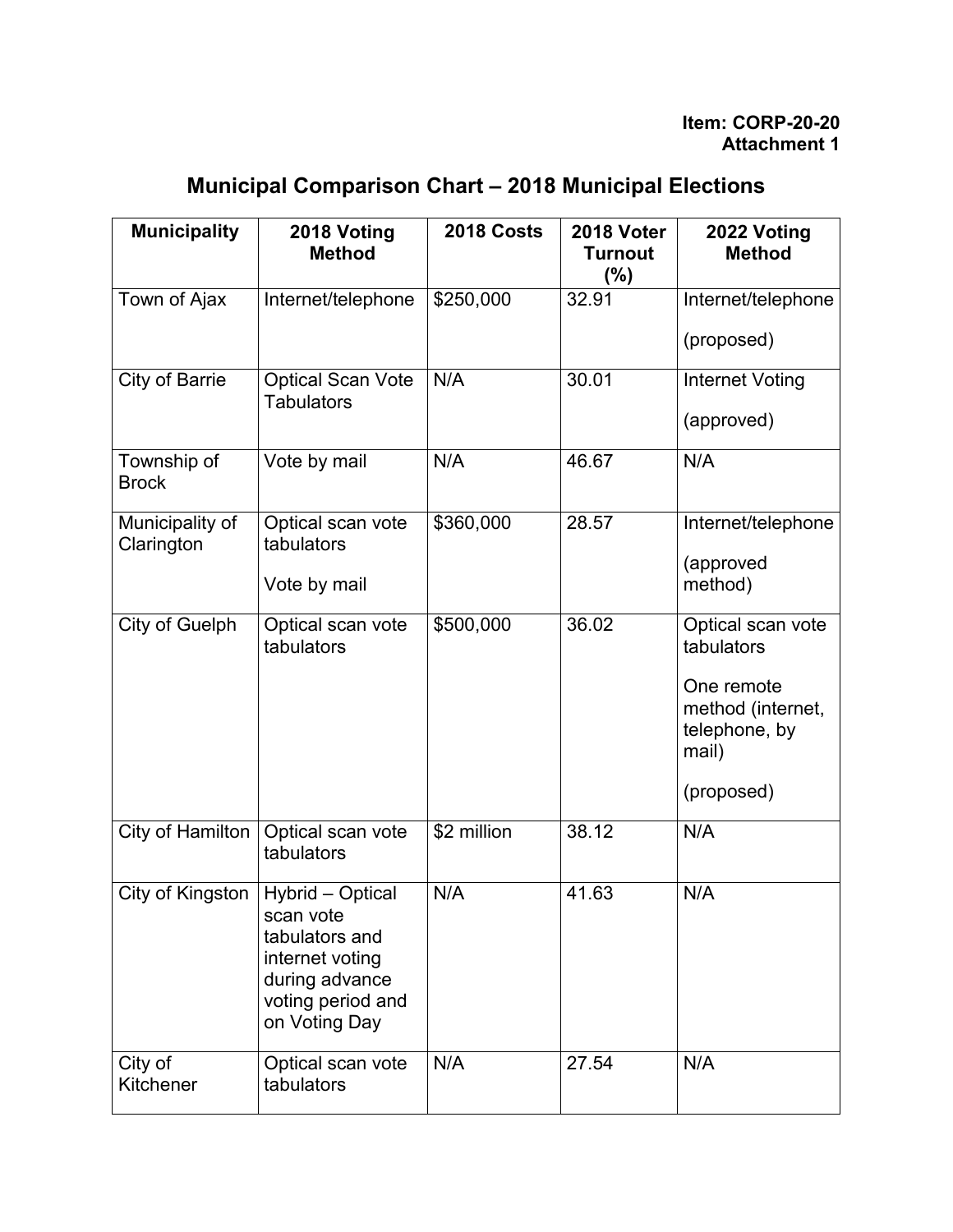| <b>Municipality</b>               | 2018 Voting<br><b>Method</b>                                                                                                                                  | 2018 Costs    | 2018 Voter<br><b>Turnout</b><br>$(\%)$ | 2022 Voting<br><b>Method</b>                                                                                                                           |
|-----------------------------------|---------------------------------------------------------------------------------------------------------------------------------------------------------------|---------------|----------------------------------------|--------------------------------------------------------------------------------------------------------------------------------------------------------|
| City of<br>Markham                | Hybrid - Optical<br><b>Scan Vote</b><br><b>Tabulators and</b><br>Internet Voting<br>during Advance<br>Voting period,<br>internet only on<br><b>Voting Day</b> | \$1.2 million | 38.26                                  | Hybrid - Optical<br>scan vote<br>tabulators and<br>internet voting for<br>both Advance<br>Voting Day and<br><b>Voting Day</b>                          |
| Town of<br>Newmarket              | Internet/telephone                                                                                                                                            | \$448,000     | 34.65                                  | N/A                                                                                                                                                    |
| City of Oshawa                    | Optical scan vote<br>tabulators                                                                                                                               | \$640,000     | 24.26                                  | <b>TBD</b>                                                                                                                                             |
| City of<br>Peterborough           | <b>Hybrid - Optical</b><br>scan vote<br>tabulators and<br>internet during<br>advance voting<br>period and on<br><b>Voting Day</b>                             | \$515,000     | 48.31                                  | Hybrid - Optical<br>scan vote<br>tabulators and<br>internet during<br>advance voting<br>period and on<br>Voting day<br>(proposed)                      |
| City of<br>Pickering              | Internet/telephone                                                                                                                                            | N/A           | 29.17                                  | <b>Hybrid</b><br>(proposed)                                                                                                                            |
| City of St.<br>Catharines         | Optical scan vote<br>tabulators                                                                                                                               | \$457,000     | 33.64                                  | unknown                                                                                                                                                |
| Township of<br>Scugog             | Optical scan vote<br>tabulators<br>Vote by mail                                                                                                               | 100,000       | 45.72                                  | <b>TBD but</b><br>considering<br><b>Internet Voting</b>                                                                                                |
| <b>City of Greater</b><br>Sudbury | Internet                                                                                                                                                      | \$496,927     | 44.99                                  | Hybrid - Optical<br><b>Scan Vote</b><br><b>Tabulators and</b><br>Internet during<br><b>Advance Voting</b><br>period and on<br>Voting day<br>(approved) |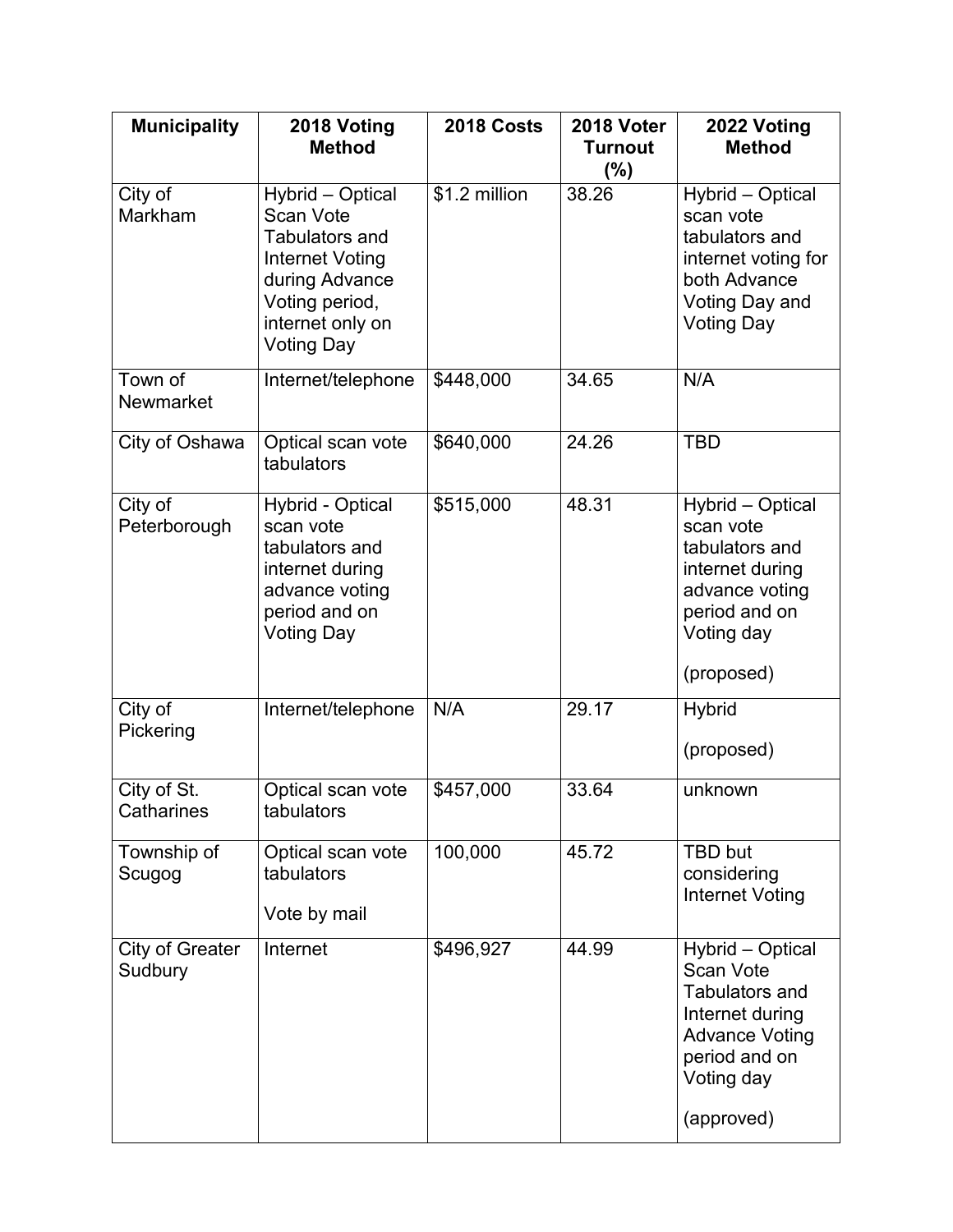| <b>Municipality</b> | 2018 Voting<br><b>Method</b>                               | 2018 Costs  | 2018 Voter<br><b>Turnout</b><br>(%) | 2022 Voting<br><b>Method</b>                                           |
|---------------------|------------------------------------------------------------|-------------|-------------------------------------|------------------------------------------------------------------------|
| City of Vaughan     | Optical scan vote<br>tabulators                            | \$1,030,130 | 27.02                               | N/A                                                                    |
| Town of Whitby      | Optical scan vote<br>tabulators<br>special vote by<br>mail | \$327,000   | 26.32                               | Optical scan vote<br>tabulator<br>special vote by<br>mail<br>(approved |
|                     |                                                            |             |                                     | method)                                                                |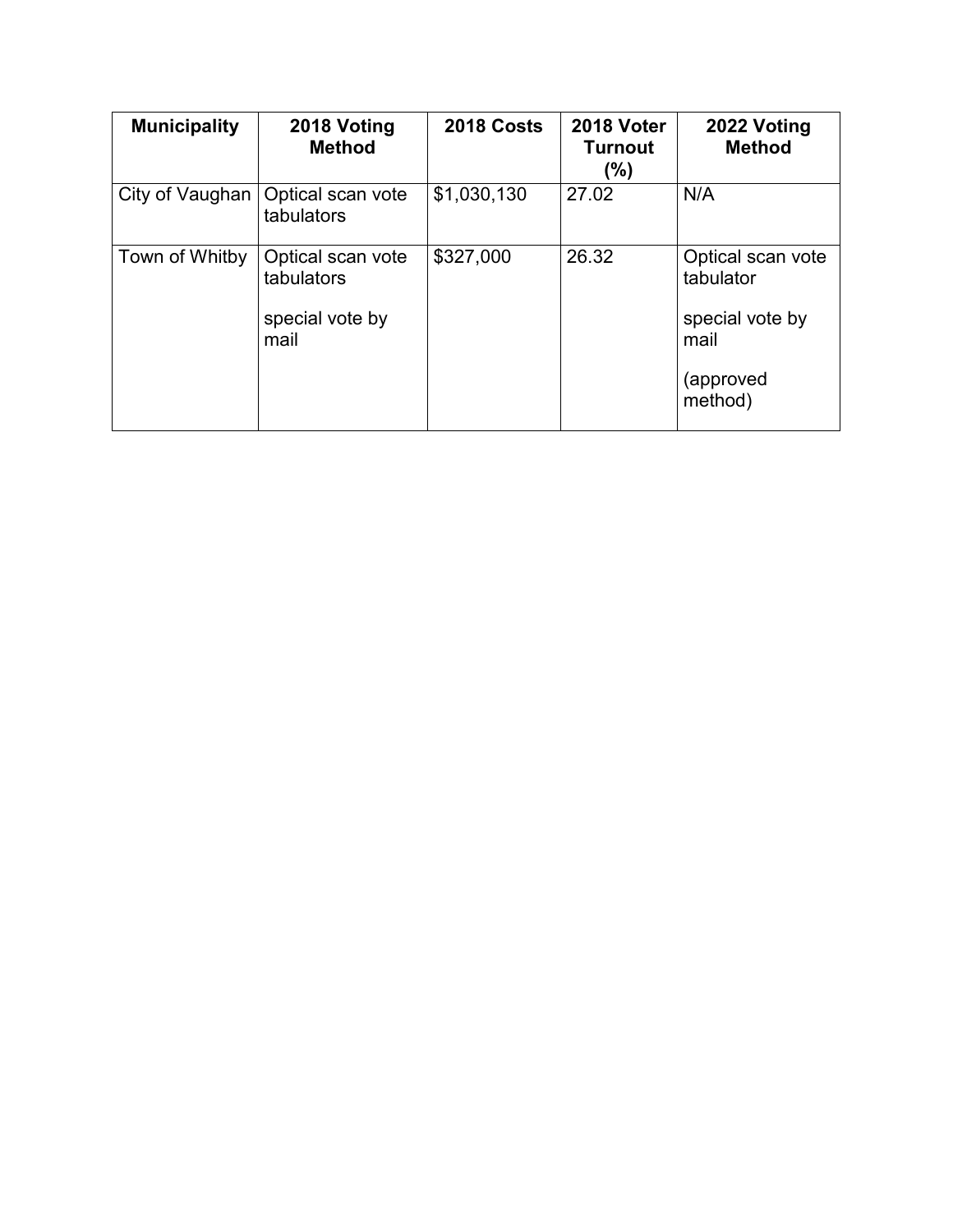

being a by-law to authorize the use of optical scan vote tabulators and accessible voting equipment which include accessible voting technologies for the 2022 Municipal Elections.

Whereas Section 42(1)(a) of the Municipal Elections Act, 1996, SO 1996, c 32 provides that the Council of a Municipality may, by by-law, authorize the use of voting and vote-counting equipment for the purpose of counting votes at municipal elections; and,

Whereas the Council of the Corporation of the City of Oshawa deems it desirable to utilize such equipment during the 2022 Municipal Elections which will take place on Monday, October 24, 2022.

It is enacted as a by-law of The Corporation of the City of Oshawa by its Council as follows:

1. That the use optical scan vote tabulators and accessible voting equipment for the purpose of counting votes is hereby authorized in accordance with Section 42(1)(a) of the Municipal Elections Act, 1996 for Advance Voting Days and Voting Day in the 2022 Municipal Elections; and,

\_\_\_\_\_\_\_\_\_\_\_\_\_\_\_\_\_\_\_\_\_\_\_\_\_\_ \_\_\_\_\_\_\_\_\_\_\_\_\_\_\_\_\_\_\_\_\_\_\_\_\_\_\_

- 2. That By-law 15-2017 be repealed.
- 3. That this by-law shall come into force and take effect on the date it is passed.

By-law passed this day of , 2020.

Mayor **Mayor** City Clerk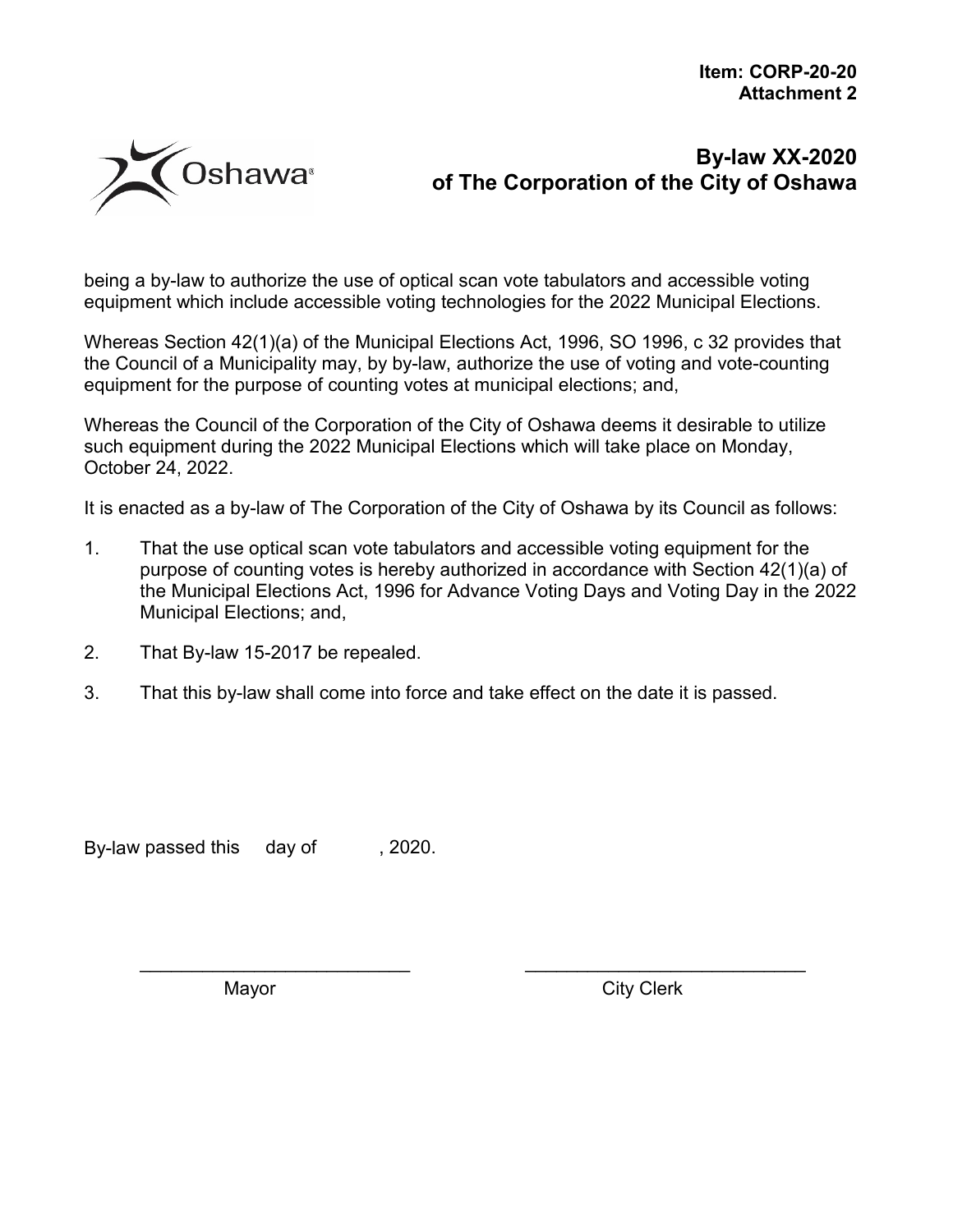

being a by-law to authorize the use of internet and telephone voting for the 2022 Municipal Elections.

Whereas Section 42(1)(b) of the Municipal Elections Act, 1996, SO 1996, c 32 provides that the Council of a Municipality may, by by-law, authorize the use of alternative voting methods that do not require electors to attend a voting place in order to vote; and,

Whereas the Council of the Corporation of the City of Oshawa deems it desirable to utilize such methods during the 2022 Municipal Elections which will take place on Monday, October 24, 2022.

It is enacted as a by-law of The Corporation of the City of Oshawa by its Council as follows:

1. That the use of internet and telephone voting in the 2022 Municipal Elections is hereby authorized in accordance with Section 42(1)(b) of the Municipal Elections Act, 1996; and,

\_\_\_\_\_\_\_\_\_\_\_\_\_\_\_\_\_\_\_\_\_\_\_\_\_\_ \_\_\_\_\_\_\_\_\_\_\_\_\_\_\_\_\_\_\_\_\_\_\_\_\_\_\_

- 2. That By-law 15-2017 be repealed.
- 3. That this by-law shall come into force and take effect on the date it is passed.

By-law passed this day of , 2020.

Mayor **Mayor** City Clerk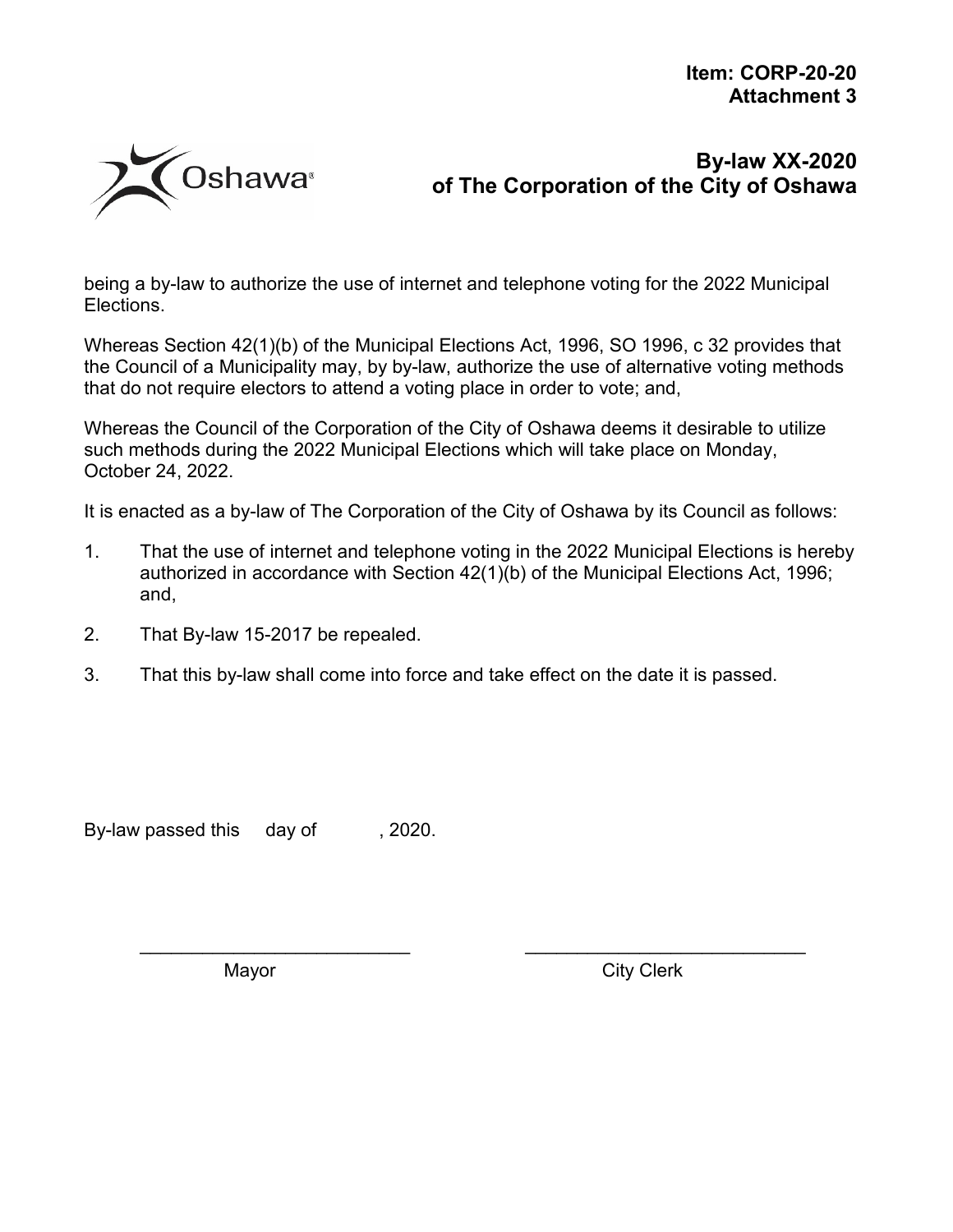

being a by-law to authorize the use of a hybrid system using internet and telephone voting for Advance Voting Days only, and optical scan vote tabulators and accessible voting equipment for Advance Voting and Voting Day for the 2022 Municipal Elections.

Whereas Sections 42(1)(a) and (b) of the Municipal Elections Act, 1996, SO 1996, c 32 provides that the Council of a Municipality may, by by-law, authorize the use of vote-counting equipment such as optical scan vote tabulators and the use of alternative voting methods that do not require electors to attend a voting place in order to vote; and,

Whereas the Council of the Corporation of the City of Oshawa deems it desirable to utilize such methods and alternatives during the 2022 Municipal Elections which will take place on Monday, October 24, 2022.

It is enacted as a by-law of The Corporation of the City of Oshawa by its Council as follows:

- 1. That the use of internet and telephone voting is hereby authorized in accordance with Sections 42(1)(a) and (b) of the Municipal Elections Act, 1996 for Advance Voting Days in the 2022 Municipal Elections; and,
- 2. That the use of optical scan vote tabulators and accessible voting equipment for the purpose of counting votes, is hereby authorized in accordance with Section 42(1)(a) of the Municipal Elections Act, 1996 for Advance Voting Days and Voting Day in the 2022 Municipal Election; and,

\_\_\_\_\_\_\_\_\_\_\_\_\_\_\_\_\_\_\_\_\_\_\_\_\_\_ \_\_\_\_\_\_\_\_\_\_\_\_\_\_\_\_\_\_\_\_\_\_\_\_\_\_\_

- 3. That By-law 15-2017 be repealed.
- 4. That this by-law shall come into force and take effect on the date it is passed.

By-law passed this day of , 2020.